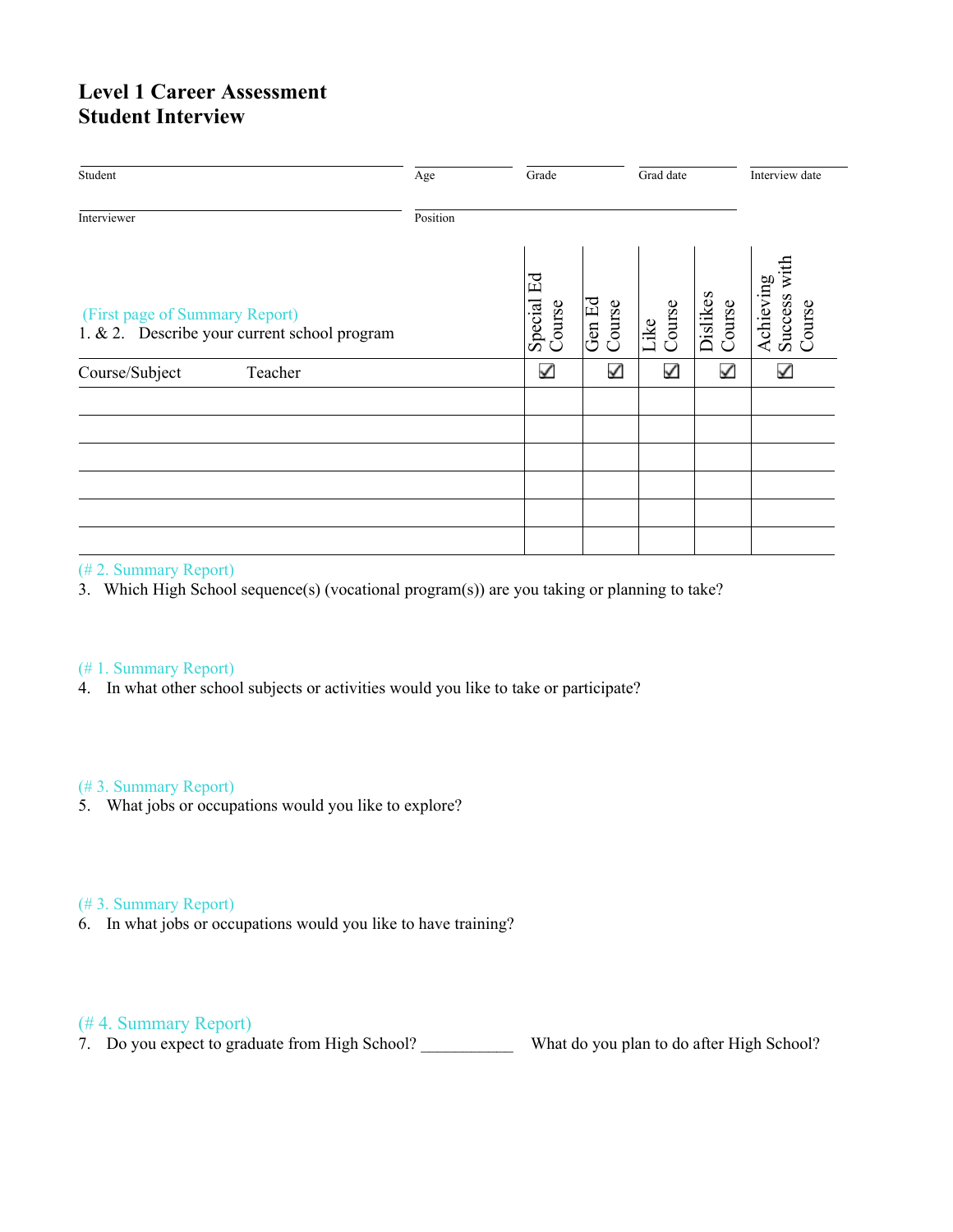#### (# 7. Summary Report)

8. What do you do during your spare time? *(hobbies, sports, community programs, TV, music, fixing things, school activities, etc.)*

### (# 8. Summary Report)

- 9. Do you have any health problems and/or disabilities? (*If yes, please explain)* Do you take any medications? (*If yes, please explain)*
- 10. What do you do best?
- 11. What do you do worst?

#### (# 9. Summary Report)

12. Are you having difficulty understanding or keeping up with the work in any of your classes? If so, what classes?

13. With whom do you live? Mother Father Father Mother Mother Music School of Basic School of Basic School of B

14. When you get older, where do you want to live?

#### (# 11. Summary Report)

*15.* Describe the work tasks/chores/jobs you do or have done. *(circle the tasks the student likes)* At home:

At school:

In the community:

#### (# 12. Summary Report)

16. What transportation is available to you for jobs or other activities outside of your home?